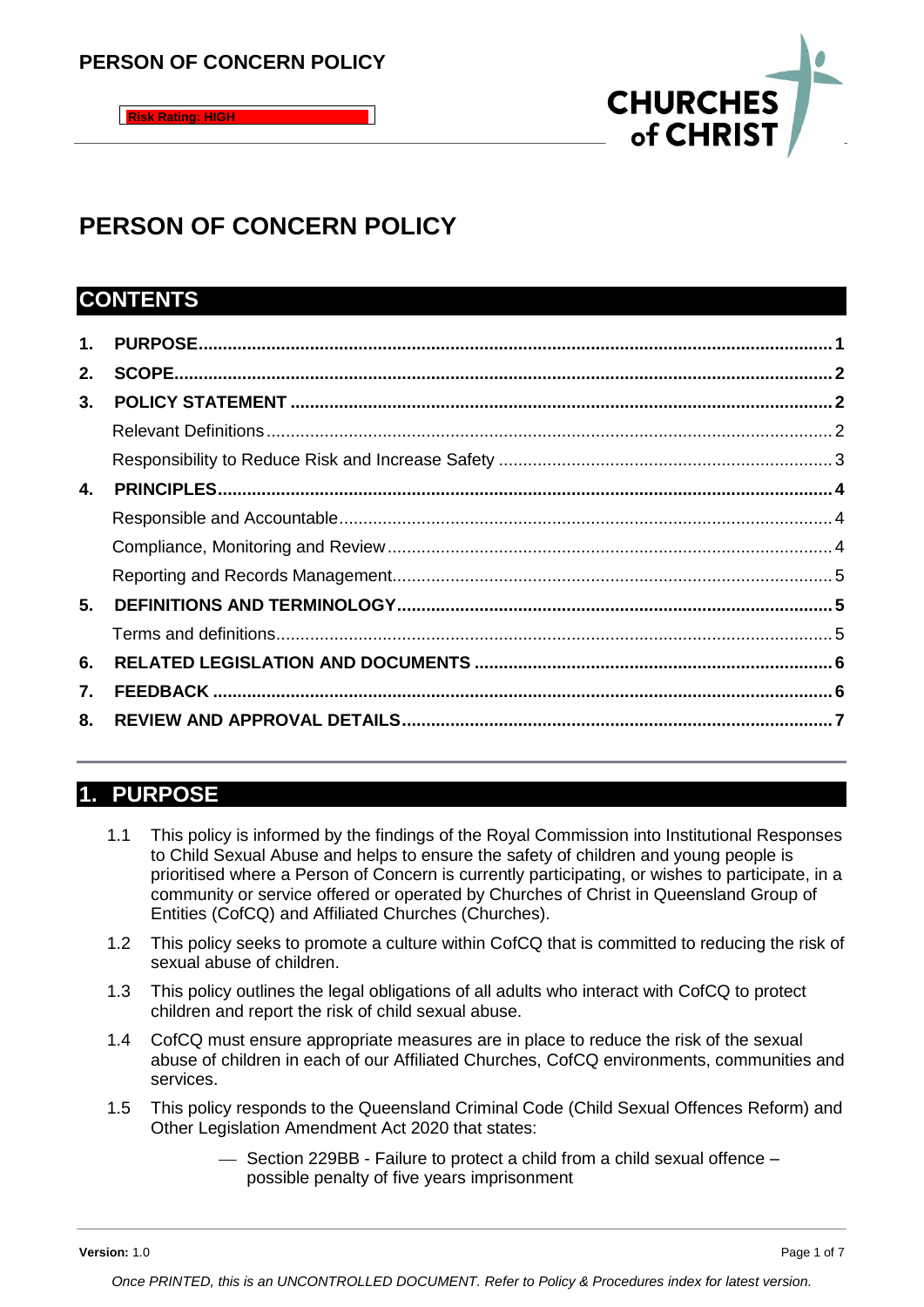― Section 229BC – Failure to report belief of child sexual offence committed in relation to child - possible penalty of three years imprisonment

**Note:** This legislation requires all persons over the age of 18 years in Queensland to report either of the above offences to Queensland Police Service if the offences relate to a child under the age of 16 years, or under the age of 18 years with an impairment of the mind.

#### <span id="page-1-0"></span>**2. SCOPE**

- 2.1 This policy applies to all environments, communities and entities connected with CofCQ.
- 2.2 This policy applies to churches which have been admitted into membership of CofCQ as a member congregation pursuant to the CofCQ Constitution (an Affiliated Church).
- 2.3 This policy applies to anyone seeking to participate in the life of an Affiliated Church including volunteers, congregation members, ministers, pastors and leaders in the church.
- 2.4 This policy sits alongside the processes that are in place to screen and manage staff, Ministering Persons and volunteers in all of CofCQ services and affiliated churches, including Working With Children Checks and National Police Checks.
- 2.5 This policy does not remove any mandatory reporting obligations to report information about a Person of Concern under any other existing Affiliated Church or CofCQ processes or to the Queensland Police Service as required by legislation. Any requirement to notify and report suspected cases of child abuse or neglect to relevant government authorities including the police will also continue to apply.

| $\boxtimes$ All                              |                                              |                         |                                  |
|----------------------------------------------|----------------------------------------------|-------------------------|----------------------------------|
| $\Box$ Children Youth and<br><b>Families</b> | $\Box$ Seniors Living                        | $\Box$ Housing Services | $\Box$ Integrated<br>Communities |
| $\Box$ Centenary Development<br>Foundation   | $\Box$ Church and<br>Community<br>Engagement | $\square$ WHS           | $\Box$ Corporate<br>Services     |

# <span id="page-1-1"></span>**3. POLICY STATEMENT**

- 3.1 The safety of a child or children will be prioritised above the interests of any adult individual, any church, or the CofCQ organisation.
- 3.2 CofCQ and affiliated churches must:
	- ― have an appropriate child protection policy in place
	- ― ensure that the policy is followed
	- ― ensure all volunteers and staff are appropriately screened (e.g. Working With Children Check, National Police Check)
	- ― monitor the risk profile of attendees and adherents
	- ― have a policy and resources to manage the risk of persons of concern.

## <span id="page-1-2"></span>**Relevant Definitions**

- 3.3 Who is a Child?
	- ― A child, means a person who has not attained the age of 18 in accordance with the United Nations on the Rights of the Child and the Child Protection Act 1999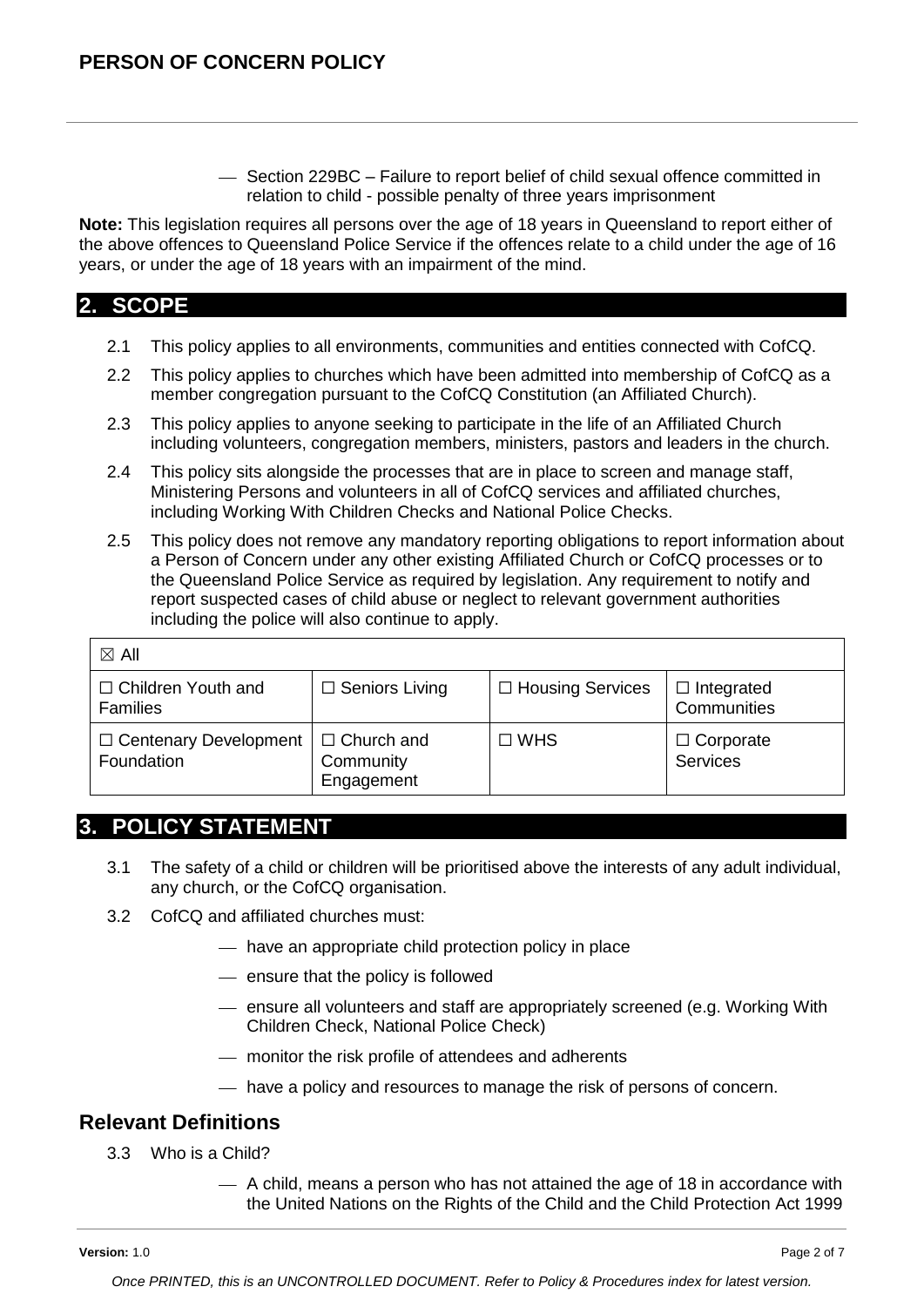(Queensland). However, for the purpose of this policy, a child is considered anyone under the age of 16 and persons under the age of 18 with an impairment of the mind. This includes persons over the age of 16 with a disability which results in a substantial reduction of the person's capacity for communication, social interaction or learning and the person needing support.

- 3.4 Child sexual offences are defined as:
	- ― indecent treatment of a child
	- ― carnal knowledge with, or of, a child
	- ― rape of a child
	- ― incest with a child
	- ― grooming a child (or their parent or carer)
	- ― making child exploitation material
	- ― maintaining a sexual relationship with a child
- 3.5 Who is Person of Concern?

A Person of Concern is a person whose presence or interaction with our organisation or movement and their current or historical behaviour and/or actions, create a risk of committing a child sexual offence. A Person of Concern can fit any of the following criteria, but is not limited to:

- ― Has pleaded guilty to, been convicted of, or has admitted to a child sexual offence and/or is on the Queensland Child Protection Offender Registry or the equivalent from another Australian state, territory or international jurisdiction; or
- ― Has been identified as someone who has committed a child sexual offence. This may occur through self-disclosure; disclosure by an adult with reference to their childhood, or disclosure by a child or a person on their behalf; or through due diligence checks that may include recruitment screening, Working with Children Checks or advice from other sources; or
- ― Is currently charged with a child sexual offence; or
- ― Has been the subject of an allegation or complaint of a child sexual offence; which has not been properly investigated; or
- ― Is deemed to be a risk to the safety of children because of an adverse risk assessment relating to sexual misconduct; or
- ― Demonstrates behaviours toward children that make children or other people feel there is risk of a child sexual offence occurring, for example, a person who exhibits concerning and/or constant wandering across other peoples' safety and personal boundaries; or
- ― Exhibits behaviour consistent with grooming children and or adults.

#### <span id="page-2-0"></span>**Responsibility to Reduce Risk and Increase Safety**

- 3.6 CofCQ will maintain a child focussed, risk reduction approach to sexual abuse or sexual misconduct involving children.
- 3.7 A person that has knowledge of a Person of Concern must report the presence or suspected presence of a Person of Concern to the appropriate responsible person as soon as reasonably practical and within 24 hours of becoming aware of their involvement with CofCQ.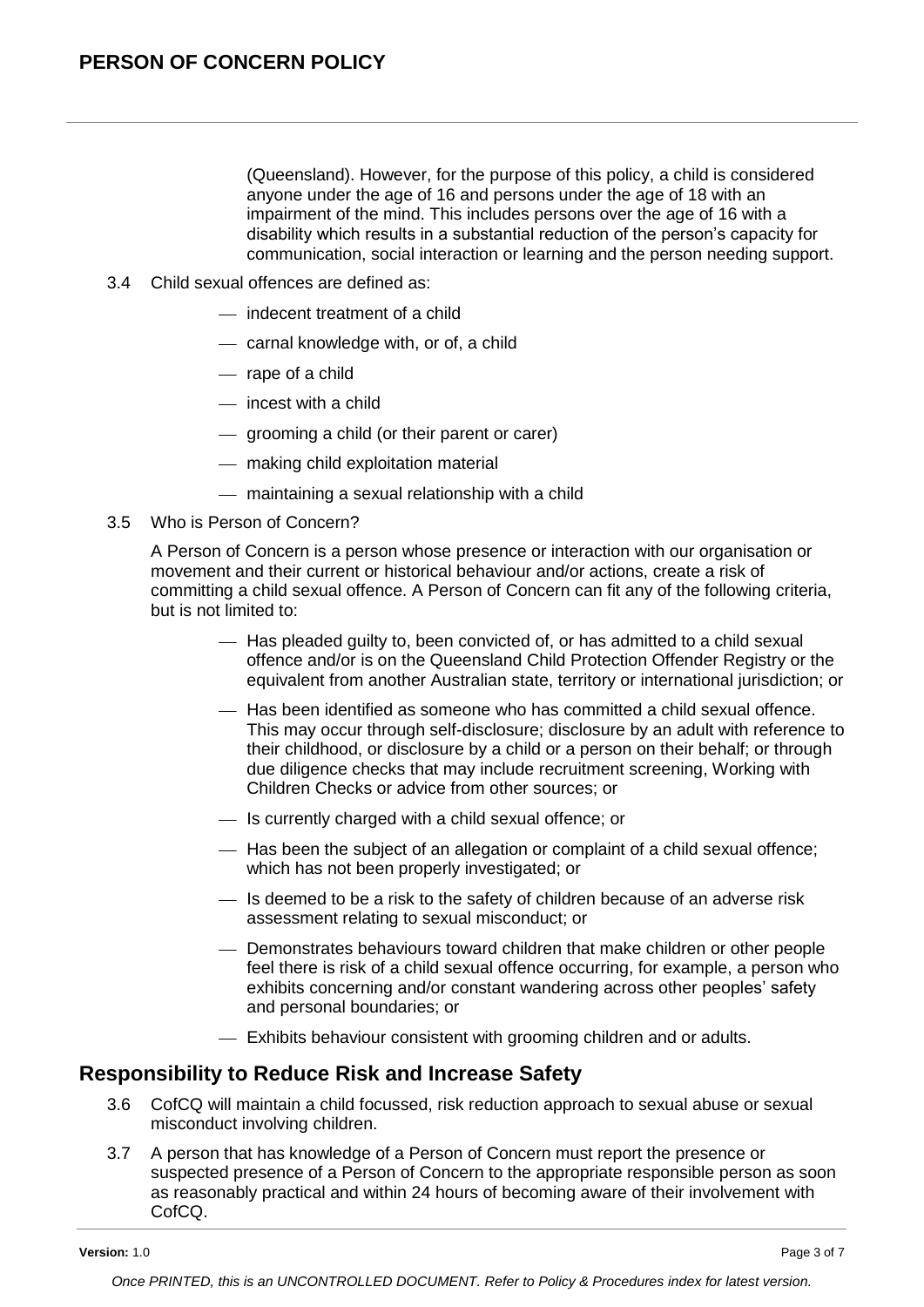- 3.8 Each business area of CofCQ including affiliated churches must comply with relevant guidelines and procedures associated with this Policy.
- 3.9 Each business area of CofCQ including affiliated churches must take an appropriate course of action to remove or reduce the risk of child sexual abuse in accordance with the procedures that accompany this policy. This may result in excluding the Person of Concern if the risk is considered significant, or implementing a Safety Agreement if it is considered that the risk can be managed and there is adequate capability of leadership to do this.

## <span id="page-3-0"></span>**4. PRINCIPLES**

#### <span id="page-3-1"></span>**Responsible and Accountable**

- 4.1 Throughout the organisation, all workforce roles/types have some level of responsibility or accountability for adherence to this policy and the associated procedures. The key roles and responsibilities are defined in the following statements.
- 4.2 The **Board** of CofCQ:
	- ― is the owner and is accountable for this policy; and
	- ― other than minor formatting and editing, must approve all changes.
- 4.3 The **Chief Executive Officer** supported by the **Safeguarding Response Group (SRG):**
	- ― encourages a culture committed to reducing the risk of sexual abuse of children and young people;
	- ― encourages a culture of reporting harm and risk of harm and prompt and proactive management of identified Persons of Concern;
	- ― ensures effective processes, reporting and management strategies are in place in relation to the implementation of the Persons of Concern Policy;
	- ― ensures robust processes are in place to monitor compliance to reporting of and Reponses to Persons of Concern as well as legislative requirements and obligations to report to Queensland Police Service and other relevant entities; and
	- ― identifies risks and opportunities that can support continuous improvement opportunities.

#### <span id="page-3-2"></span>**Compliance, Monitoring and Review**

- 4.4 This policy is mandatory and binding upon
	- ― the Conference Council;
	- ― CofCQ Affiliated Churches;
	- ― The Board of CofCQ;
	- ― Chief Executive Officer;
	- ― Executive, Senior Leadership and all other Managers; and
	- ― CofCQ workforce, volunteers

Breaches to this policy may result in investigation, disciplinary action and reporting to the Executive/Board.

Affiliated Churches found to be in breach of this policy will be referred to the Conference Council in the first instance and the Ministry Ethics Unit as necessary.

**Version:** 1.0 Page 4 of 7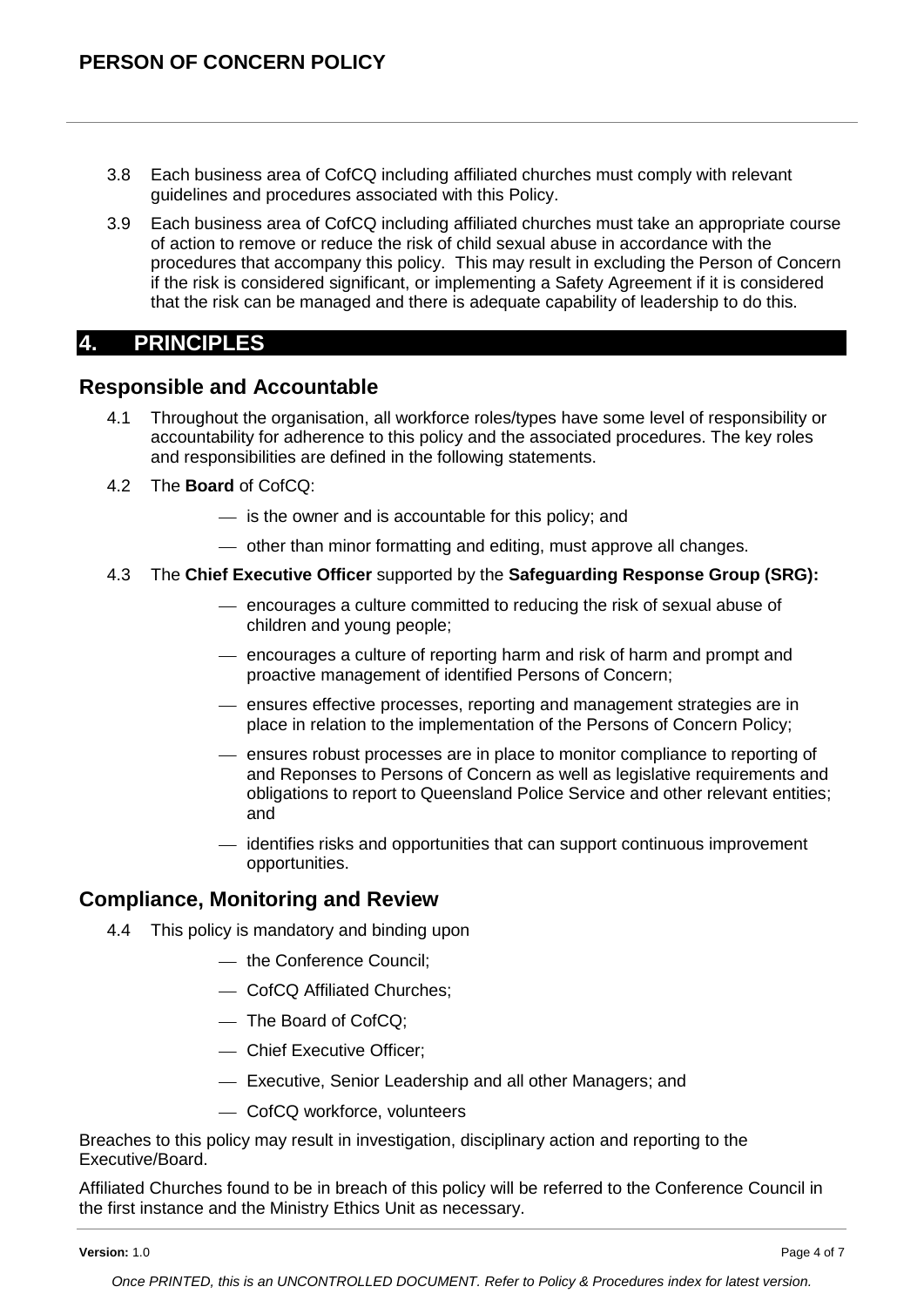#### <span id="page-4-0"></span>**Reporting and Records Management**

- 4.5 The SRG will maintain a summary dashboard of the status of each safeguarding issue reported to that group. This will be provided to the CEO, Chair of the Board and Chair of Conference Council on a monthly basis or at their request.
- 4.6 If requested by the CEO, the dashboard, or a de-identified summary thereof, will be shared with the Executive Group.
- 4.7 Verbal reports of new safeguarding issues will be made to the CEO by the Chairperson of the SRG. Reports that are considered to present significant risk to the safety of children and others will be reported within 24 hours of recipe. Reports considered lower risk will be reported to the CEO as soon as reasonably practical. Detailed reports of all safeguarding issues reported will be kept by the SRG.
- 4.8 Relevant information can be made available to key roles such as Director, Communications should an issue become public and require a public statement by CofCQ.
- 4.9 Staff must maintain all records relevant to administering this policy in a recognised CofCQ record keeping system. Particular care will be given to the confidentiality of records relating to safeguarding issues and Persons of Concern.

# <span id="page-4-1"></span>**5. DEFINITIONS AND TERMINOLOGY**

| <b>Term</b>               | <b>Description</b>                                                                                                                                                                                                                                                                                                                                                                 |  |  |
|---------------------------|------------------------------------------------------------------------------------------------------------------------------------------------------------------------------------------------------------------------------------------------------------------------------------------------------------------------------------------------------------------------------------|--|--|
| <b>Accountability</b>     | The person who has ultimate ownership of a policy. Ownership cannot be transferred.                                                                                                                                                                                                                                                                                                |  |  |
| <b>Child</b>              | The United Nations on the Rights of the Child and the Child Protection Act 1999<br>(Queensland) defines a child as 'a human being below the age of 18 years. However,<br>for the purpose of this policy, a child is considered anyone under the age of 16 and<br>persons under the age of 18 with an impairment of the mind.                                                       |  |  |
| <b>Consulted</b>          | The people who contribute valuable subject matter expertise to the development/review<br>of the policy.                                                                                                                                                                                                                                                                            |  |  |
| <b>Informed</b>           | All staff, volunteers, students, ministering persons, board members and elders of<br>churches                                                                                                                                                                                                                                                                                      |  |  |
| <b>Organisation/COFCQ</b> | Means Churches of Christ in Queensland Group of Entities including Churches of Christ<br>in Queensland, Churches of Christ Housing Services Limited and all Churches of Christ<br>subsidiary entities.                                                                                                                                                                             |  |  |
| <b>Churches</b>           | Means any or all churches affiliated to Churches of Christ in Queensland or any<br>Churches of Christ subsidiaries.                                                                                                                                                                                                                                                                |  |  |
| <b>Person of Concern</b>  | A Person of Concern is a person whose presence or interaction with our organisation or<br>movement and their current or historical behaviour and/or actions, create a risk of<br>committing a child sexual offence. A Person of Concern can fit any of the following<br>criteria, but is not limited to:                                                                           |  |  |
|                           | Has pleaded guilty to, been convicted of, or has admitted to a child sexual<br>offence and/or is on the Queensland Child Protection Offender Registry or the<br>equivalent from another Australian state, territory or international jurisdiction; or                                                                                                                              |  |  |
|                           | Has been identified as someone who has committed a child sexual offence. This<br>may occur through self-disclosure; disclosure by an adult with reference to their<br>childhood, or disclosure by a child or a person on their behalf; or through due<br>diligence checks that may include recruitment screening, Working with Children<br>Checks or advice from other sources; or |  |  |

#### <span id="page-4-2"></span>**Terms and definitions**

*Once PRINTED, this is an UNCONTROLLED DOCUMENT. Refer to Policy & Procedures index for latest version.*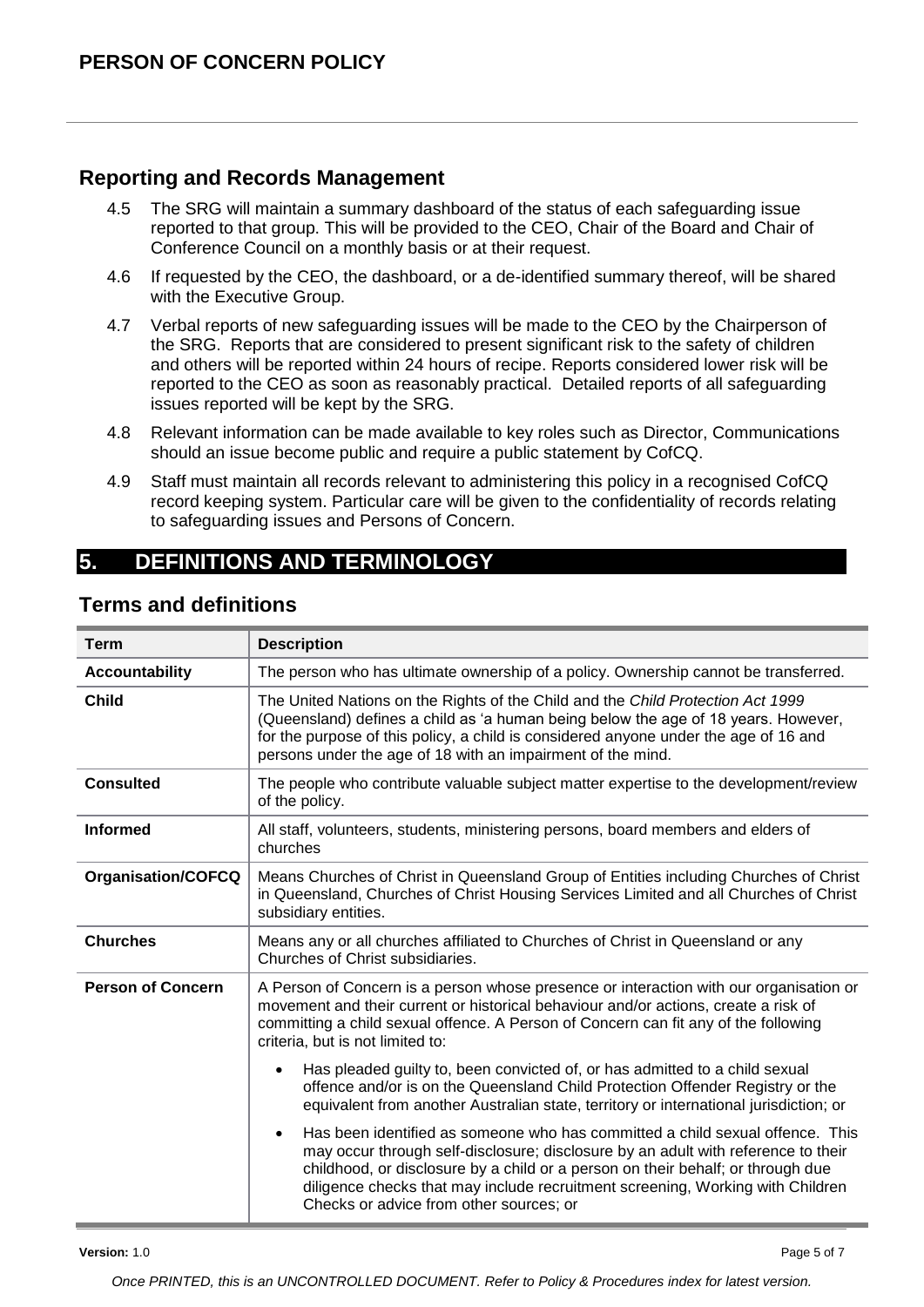|                                                                                                                                                                                                                                                                                                                                                                                                                                                                                                              | Is currently charged with a child sexual offence; or                                                                                                                                                                                                                         |
|--------------------------------------------------------------------------------------------------------------------------------------------------------------------------------------------------------------------------------------------------------------------------------------------------------------------------------------------------------------------------------------------------------------------------------------------------------------------------------------------------------------|------------------------------------------------------------------------------------------------------------------------------------------------------------------------------------------------------------------------------------------------------------------------------|
|                                                                                                                                                                                                                                                                                                                                                                                                                                                                                                              | Has been the subject of an allegation or complaint of a child sexual offence;<br>which has not been properly investigated; or                                                                                                                                                |
|                                                                                                                                                                                                                                                                                                                                                                                                                                                                                                              | Is deemed to be a risk to the safety of children because of an adverse risk<br>assessment relating to sexual misconduct; or                                                                                                                                                  |
|                                                                                                                                                                                                                                                                                                                                                                                                                                                                                                              | Demonstrates behaviours toward children that make children or other people feel<br>there is risk of a child sexual offence occurring, for example, a person who<br>exhibits concerning and/or constant wandering across other peoples' safety and<br>personal boundaries; or |
|                                                                                                                                                                                                                                                                                                                                                                                                                                                                                                              | Exhibits behaviour consistent with grooming children and or adults.<br>$\bullet$                                                                                                                                                                                             |
| <b>Responsibility</b>                                                                                                                                                                                                                                                                                                                                                                                                                                                                                        | The person who implements the process and monitors compliance.                                                                                                                                                                                                               |
| An internal multidisciplinary group who meet following a disclosure of a Person of<br>Safeguarding<br>Concern. The SRG does not meet to ascertain truth of allegations brought to it as it is<br><b>Response Group</b><br>not a legal entity rather it reviews matters brought to it as part of<br>the risk reduction process and then provides advice to expedite risk reduction and<br>ensure that the vulnerable (both children and adults) in CofCQ are protected<br>and CofCQ fulfils its legal duties. |                                                                                                                                                                                                                                                                              |

# <span id="page-5-0"></span>**6. RELATED LEGISLATION AND DOCUMENTS**

| Category                                                                                              | <b>Related Reference Document(s)</b>                                                                                                                                                         |
|-------------------------------------------------------------------------------------------------------|----------------------------------------------------------------------------------------------------------------------------------------------------------------------------------------------|
| <b>Related Churches of Christ Policies</b>                                                            | <b>NA</b>                                                                                                                                                                                    |
| <b>Related Legislation, Industry</b><br><b>Standards and Care Standards</b>                           | Child Protection Act (Queensland) 1999<br>Churches of Christ Insurance Policy<br>Human Rights Act (International)<br>National Principles for Child Safe Organisations (endorsed by Coalition |
|                                                                                                       | of Australian Governments 2019)<br>National Strategy to Prevent and Respond to Child Sexual Abuse<br>(2021-2030) (An initiative of the Australian, State and Territory<br>Governments)       |
|                                                                                                       | Queensland Criminal Code (Queensland) 1899<br>S218B<br>S229BB<br><b>S229BC</b><br>Safeguarding Reponses Group – Terms of Reference (CofCQ)                                                   |
| <b>Related Churches of Christ in</b><br>Queensland Procedures, Supporting<br>Documents and references | AICD Good Governance Principles & Guidance for NFP Organisations                                                                                                                             |

# <span id="page-5-1"></span>**7. FEEDBACK**

- 7.1 Churches of Christ in Queensland workforce and consumers may provide feedback about this document by one of the following mechanisms:
	- ― internal workforce are invited to open a Quality Support Ticket by selecting 'Enquiry' from the available options; and
	- ― consumers are invited to provide Feedback via the Churches of Christ in Queensland website.